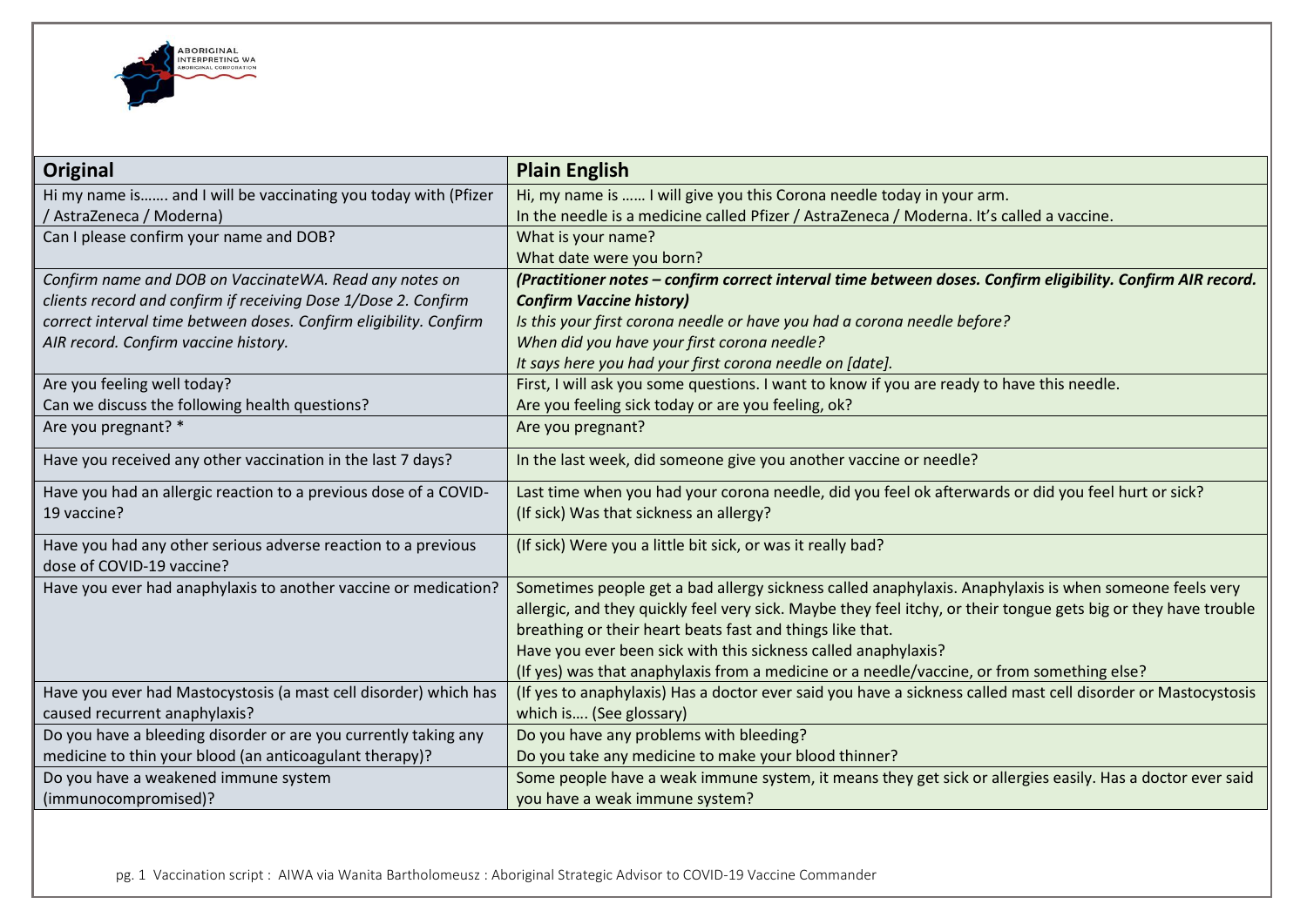

| Have you had COVID-19 infection before?                            | Have you been sick with corona virus before?                                                                 |
|--------------------------------------------------------------------|--------------------------------------------------------------------------------------------------------------|
| Have you been sick recently with a cough, sore throat, fever or    | In the last [2 weeks] have you been sick with a cough, sore throat, or fever?                                |
| are feeling sick in another way?                                   |                                                                                                              |
| Relevant for AstraZeneca COVID-19 vaccine only                     | (Practitioner notes) Relevant for AstraZeneca COVID-19 vaccine only                                          |
| * Pfizer or Moderna are the preferred vaccines for people in these | * Pfizer or Moderna are the preferred vaccines for people in these groups.                                   |
| groups.                                                            |                                                                                                              |
| Are you under 60 years of age? *                                   | How old are you?                                                                                             |
| Have you ever had cerebral venous sinus thrombosis (a type of      | Sometimes people have a problem called a blood clot. This is when some blood inside our body gets thick      |
| brain clot)? *                                                     | and stops blood from moving around our body.                                                                 |
|                                                                    | Have you ever had a blood clot inside your body?                                                             |
|                                                                    | (If yes) Have you ever had a blood clot inside your head?                                                    |
| Have you ever had heparin-induced thrombocytopenia (a rare         | Have you ever had a medicine called heparin? (See glossary)                                                  |
| reaction to heparin treatment)? *                                  | Has a doctor ever said you have a problem called low platelets? (See glossary)                               |
| Have you ever had blood clots in the abdominal veins               | (If yes to blood clots) Have you ever had a blood clot in your tummy area?                                   |
| (splanchnic veins)? *                                              |                                                                                                              |
| Have you ever had antiphospholipid syndrome associated with        | (If yes to blood clots) Have you ever had a sickness called antiphospholipid syndrome meaning (see           |
| blood clots? *                                                     | glossary)                                                                                                    |
| Have you had capillary leak syndrome in the past? *                | Have you ever had a sickness called capillary leak syndrome? This means when  (See glossary)                 |
| Have you had thrombosis (clotting) with thrombocytopenia           | Last time you had your AstraZeneca needle, did you have any problems with blood clots or low platelets?      |
| (low platelets) syndrome after having a previous dose of           |                                                                                                              |
| AstraZeneca? *                                                     |                                                                                                              |
| Relevant for Pfizer or Moderna COVID-19 vaccine only               | (Practitioner note) Relevant for Pfizer or Moderna COVID-19 vaccine only                                     |
| Have you been diagnosed with myocarditis and/or pericarditis       | After your last covid needle, did you have a heart sickness called myocarditis or pericarditis which means   |
| that is attributed to a previous dose of Pfizer or Moderna?        | (see glossary)                                                                                               |
| Have you had myocarditis, pericarditis or endocarditis within      | Did you have a heart sickness in the last 6 months or now called myocarditis or pericarditis or endocarditis |
| the past six months?                                               | which means  (see glossary)                                                                                  |
| Do you currently have acute rheumatic fever or acute               | Today, do you have rheumatic fever or rheumatic heart disease? (See glossary)                                |
| rheumatic heart disease?                                           |                                                                                                              |
| Do you have severe heart failure?                                  | Do you have a bad problem with your heart called severe heart failure?                                       |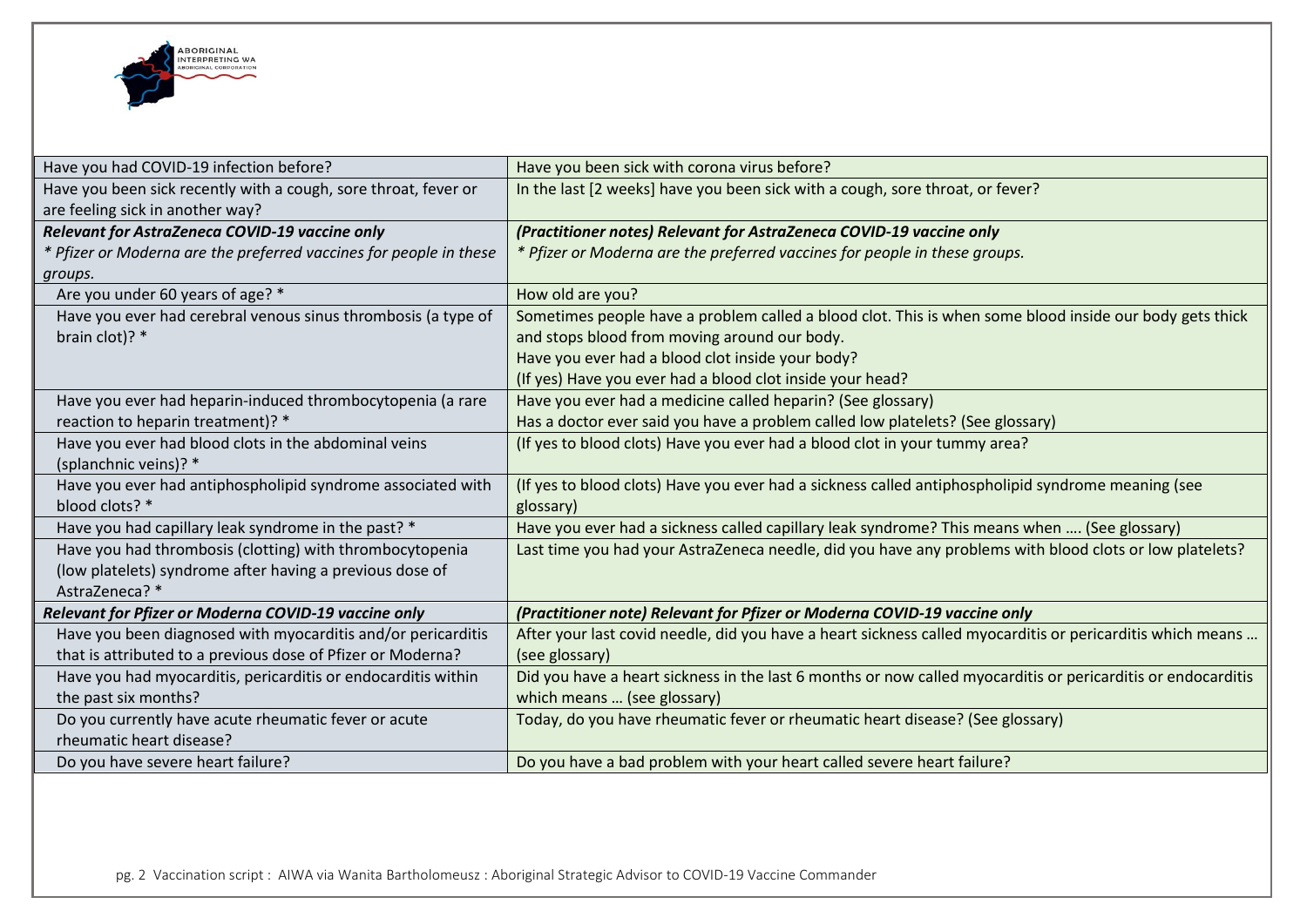

| If you answered Yes to any of the above questions, you may<br>still be able to receive Pfizer or Moderna, however you should<br>talk to your GP, immunisation specialist or cardiologist first to<br>discuss the best timing of vaccination and whether any<br>additional precautions are needed | (If yes) I want to make sure this needle is safe for you. I won't give you this needle today. But maybe there<br>is a way you can have this needle. You should talk to your doctor. They might tell you if you can have this<br>needle or not. They might tell you when a good time for you to get the needle is. |
|--------------------------------------------------------------------------------------------------------------------------------------------------------------------------------------------------------------------------------------------------------------------------------------------------|-------------------------------------------------------------------------------------------------------------------------------------------------------------------------------------------------------------------------------------------------------------------------------------------------------------------|
| After your vaccine we ask you to sit and wait for 15 minutes after<br>your vaccine for observation. Please raise your hand if you feel                                                                                                                                                           | After you get the needle in your arm you must sit down and wait here for 15 minutes, so the nurse can<br>make sure you feel ok.                                                                                                                                                                                   |
| unwell and the nurse will come to you. (This might be 30 minutes                                                                                                                                                                                                                                 | If you feel sick, put up your hand and the nurse will help you.                                                                                                                                                                                                                                                   |
| depending on client's medical history)                                                                                                                                                                                                                                                           | (Practitioner note - this might be 30 minutes depending on the client's medical history)                                                                                                                                                                                                                          |
| If attending for first dose: you will need to book a second dose                                                                                                                                                                                                                                 | (Practitioner note - If attending for first dose) This medicine works when you have it two times.                                                                                                                                                                                                                 |
| appointment in 3-6 weeks for Pfizer OR 10-12 weeks for                                                                                                                                                                                                                                           | You must come back after 3 weeks for Pfizer. (After having the first needle, you must wait at least 3 weeks.                                                                                                                                                                                                      |
| AstraZeneca                                                                                                                                                                                                                                                                                      | You must come back before 6 weeks).                                                                                                                                                                                                                                                                               |
|                                                                                                                                                                                                                                                                                                  | You must come back after 10-12 weeks for AZ.                                                                                                                                                                                                                                                                      |
| You may experience some minor side effects from your vaccine                                                                                                                                                                                                                                     | This needle gets your body ready to fight off Coronavirus sickness.                                                                                                                                                                                                                                               |
| as part of an immune response. This may include a sore arm, a                                                                                                                                                                                                                                    | Nobody catches the Coronavirus sickness from this vaccine needle.                                                                                                                                                                                                                                                 |
| headache and some mild flu like symptoms. This may last a                                                                                                                                                                                                                                        | But while your body learns how to fight that Coronavirus you might feel a bit unwell.                                                                                                                                                                                                                             |
| couple of days. You can take paracetamol or ibuprofen to reduce                                                                                                                                                                                                                                  | Some people get a sore arm, or a headache or they feel like they have the flu.                                                                                                                                                                                                                                    |
| these symptoms.                                                                                                                                                                                                                                                                                  | Maybe this feeling will last one or two days.                                                                                                                                                                                                                                                                     |
|                                                                                                                                                                                                                                                                                                  | You can take Panadol or ibuprofen to help you feel better.                                                                                                                                                                                                                                                        |
| The health department will send you an email with the details of                                                                                                                                                                                                                                 | Later, the Health Department will send you an email.                                                                                                                                                                                                                                                              |
| your vaccine and post care instructions. You may be contacted                                                                                                                                                                                                                                    | They will tell you what needle you got and how to care for yourself after the needle.                                                                                                                                                                                                                             |
| by VaccinateWA after your vaccine by SMS or email to discuss                                                                                                                                                                                                                                     | You can click in that email to book your appointment for your second needle.                                                                                                                                                                                                                                      |
| your response to the vaccine.                                                                                                                                                                                                                                                                    | You can also book your second needle with the workers here today or you can ring us up.                                                                                                                                                                                                                           |
|                                                                                                                                                                                                                                                                                                  | Later, maybe other people called VaccinateWA will text you or email you. They might ask how you are<br>feeling after the needle.                                                                                                                                                                                  |
| Do you have any questions?                                                                                                                                                                                                                                                                       | Is there anything else you want to talk about or ask me?                                                                                                                                                                                                                                                          |
| Which arm would you like to have your vaccine in?                                                                                                                                                                                                                                                | Do you want the needle in your left arm or your right arm?                                                                                                                                                                                                                                                        |
| Do you consent to this (Pfizer / AstraZeneca / Moderna) vaccine<br>today?                                                                                                                                                                                                                        | Do you agree to have this P/AZ/M needle in your arm today?                                                                                                                                                                                                                                                        |